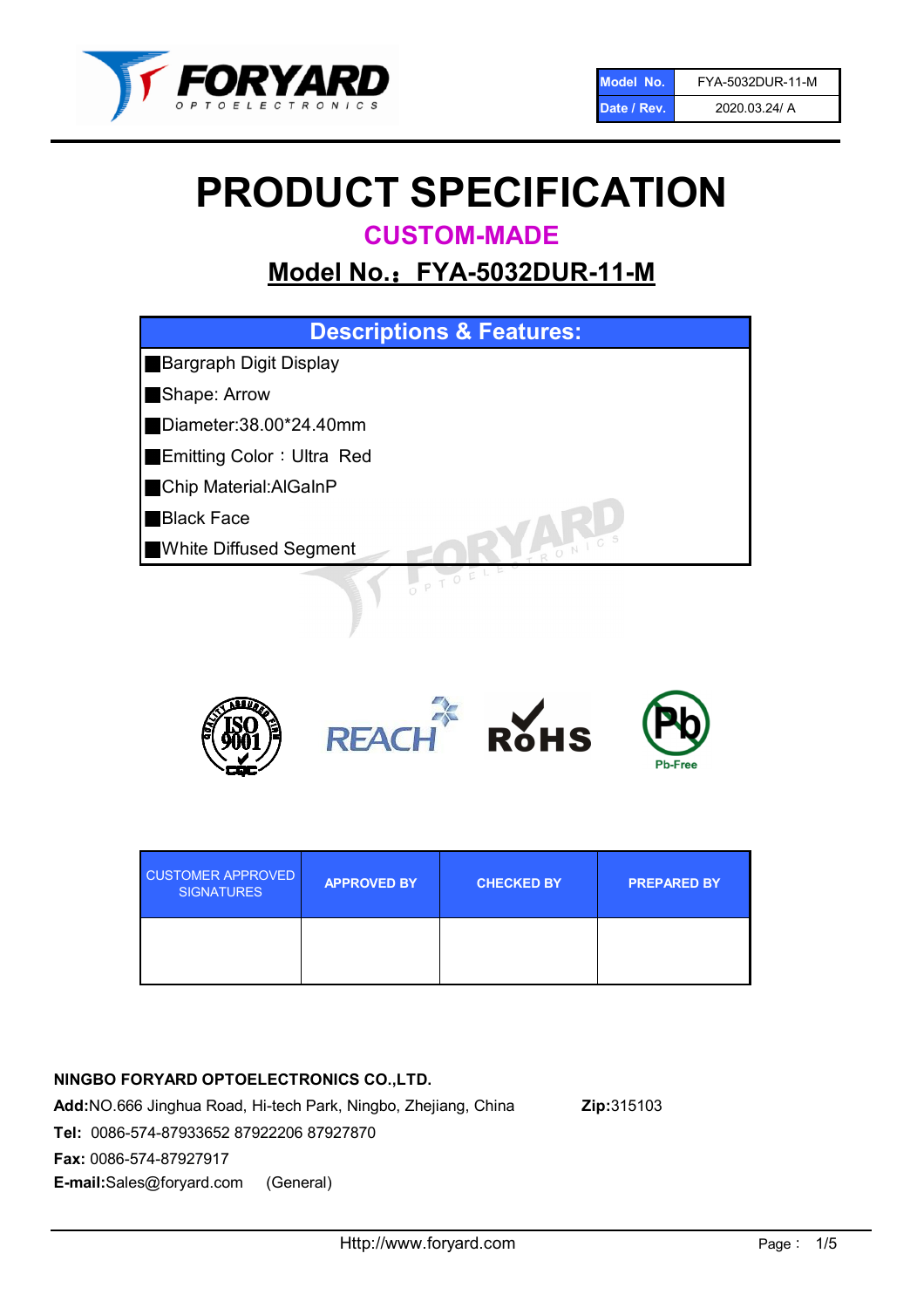

| Model No.   | FYA-5032DUR-11-M |
|-------------|------------------|
| Date / Rev. | 2020.03.24/ A    |

#### Model No.: FYA-5032DUR-11-M

#### ■ Features -

- 1. Case mold type.
- 2. RoHS compliant.
- 3. Low current operation
- 4. Low power consumption.
- 5. Easy mounting on P.C. board or socket.

#### ■ Mechanical Dimensions



Notes:

- 1. All pins are Φ0.50[.020]mm
- 2. Dimension in millimeter [inch], tolerance is ±0.25 [.010] and angle is ±1° unless otherwise noted.
- 3. Bending≤Length\*1%.
- 4.The specifications,characteristics and technical data described in the datasheet are subject to change without prior notice.
- 5.The drawing is different from the actual one, please refer to the sample.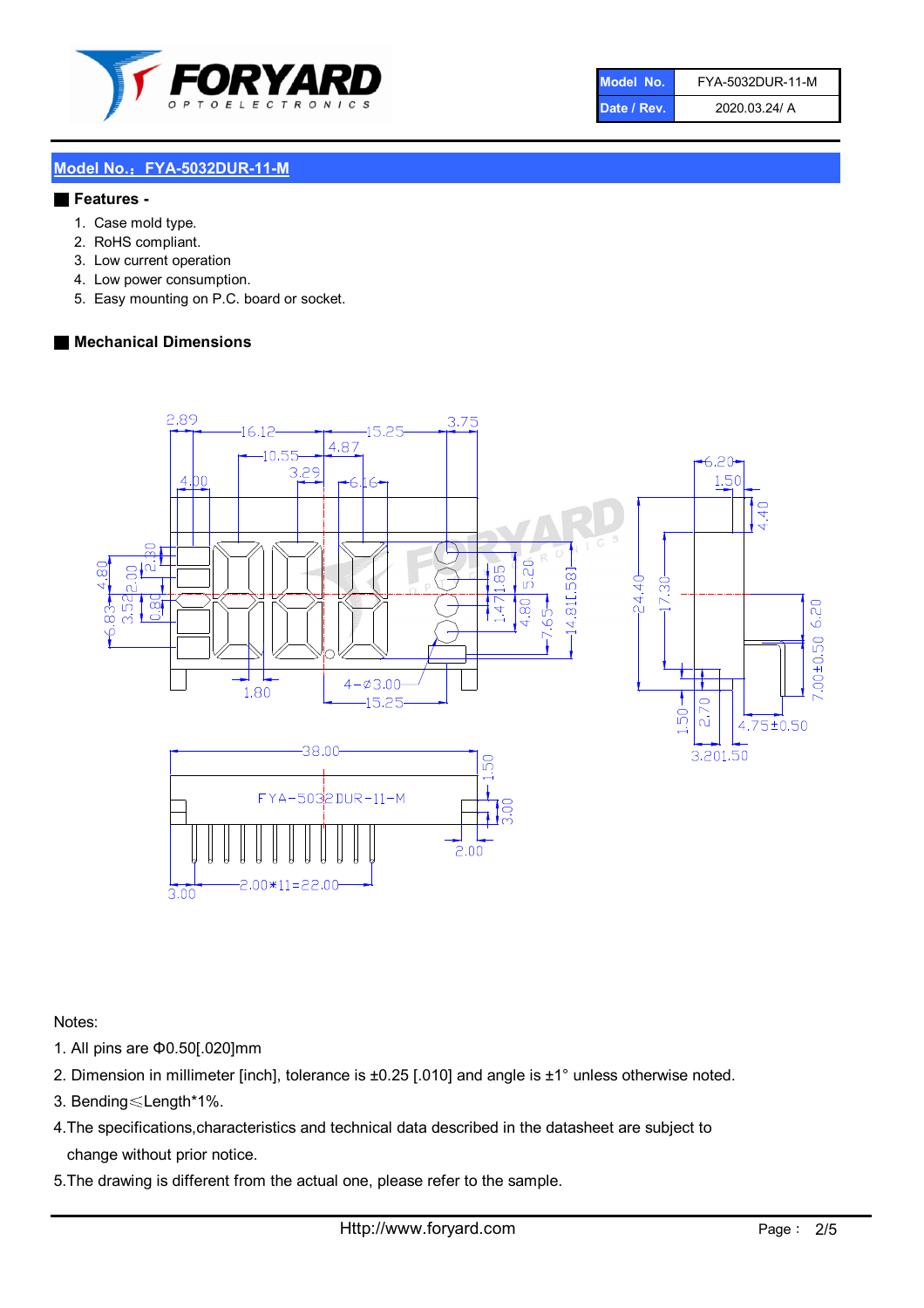

| Model No.   | FYA-5032DUR-11-M |
|-------------|------------------|
| Date / Rev. | 2020.03.24/ A    |

#### Model No.: FYA-5032DUR-11-M

#### ■ All Light On Segments Feature & Pin Position ■ Film Diagrams





# FORM

■ Internal Circuit Diagrams

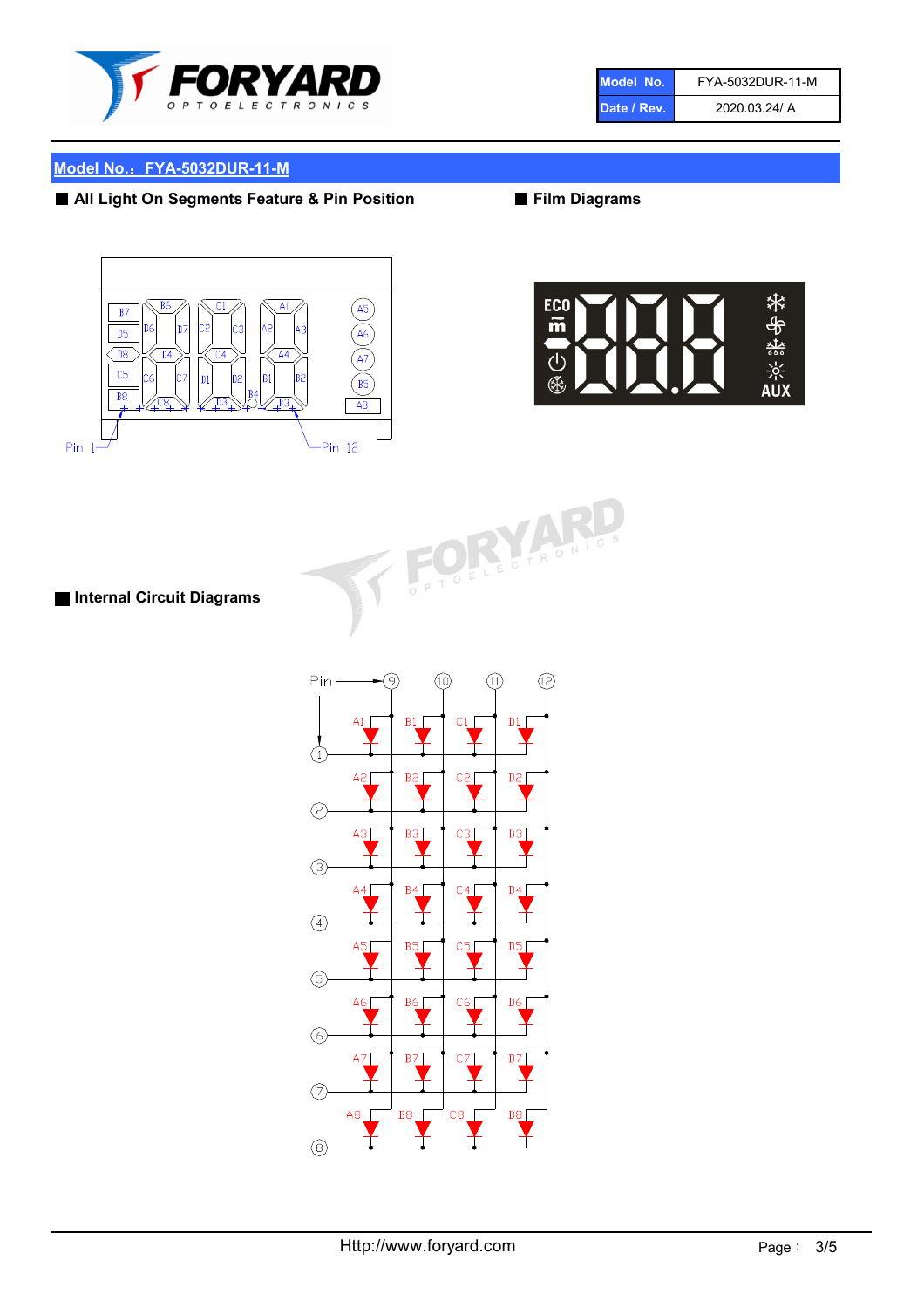

| Model No.   | FYA-5032DUR-11-M |
|-------------|------------------|
| Date / Rev. | 2020.03.24/ A    |

#### Model No.: FYA-5032DUR-11-M ■ Absolute maximum ratings Min Max  $5 \quad \vert \quad \quad$ — 30  $-$  100  $-$  150  $-40$  +85  $-40 +85$ ℃ ℃ mA Storage Temperature Topr — Pulse Current  $\vert$  Ipeak | Duty=0.1mS,1KHz Tstr — Operating Temperature (Ta=25℃) Pd | — Value Reverse Voltage VR IR=30 V Parameter | Symbol Test Condition | Test Test Nulle | Value | Unit Forward Current  $IF$  IF  $30$  mA Power Dissipation | Pd | — | — | 100 | mW **Symbol**

#### ■ Electrical-Optical Characteristics

|    | <b>Emitting Color</b>      | <b>Dice Material</b> | <b>Peak Wave</b>           | <b>Spectral</b>          |            |            | Forward Voltage(VF) Unit: V Luminous |
|----|----------------------------|----------------------|----------------------------|--------------------------|------------|------------|--------------------------------------|
|    |                            |                      | Length $(\lambda_{\rm P})$ | <b>Line</b><br>halfwidth | <b>Typ</b> | <b>Max</b> | <b>Intensity</b><br>(iv)             |
|    | <b>Standard brightness</b> |                      |                            |                          |            |            |                                      |
| UR | Ultra Red                  | <b>AlGainP</b>       | 635nm<br>E.                | 20 <sub>nm</sub>         | 2.00       | 2.50       | $40 - 70$                            |

Note:

1.Luminous Intensity is based on the Foryard standards.

2.Pay attention about static for InGaN